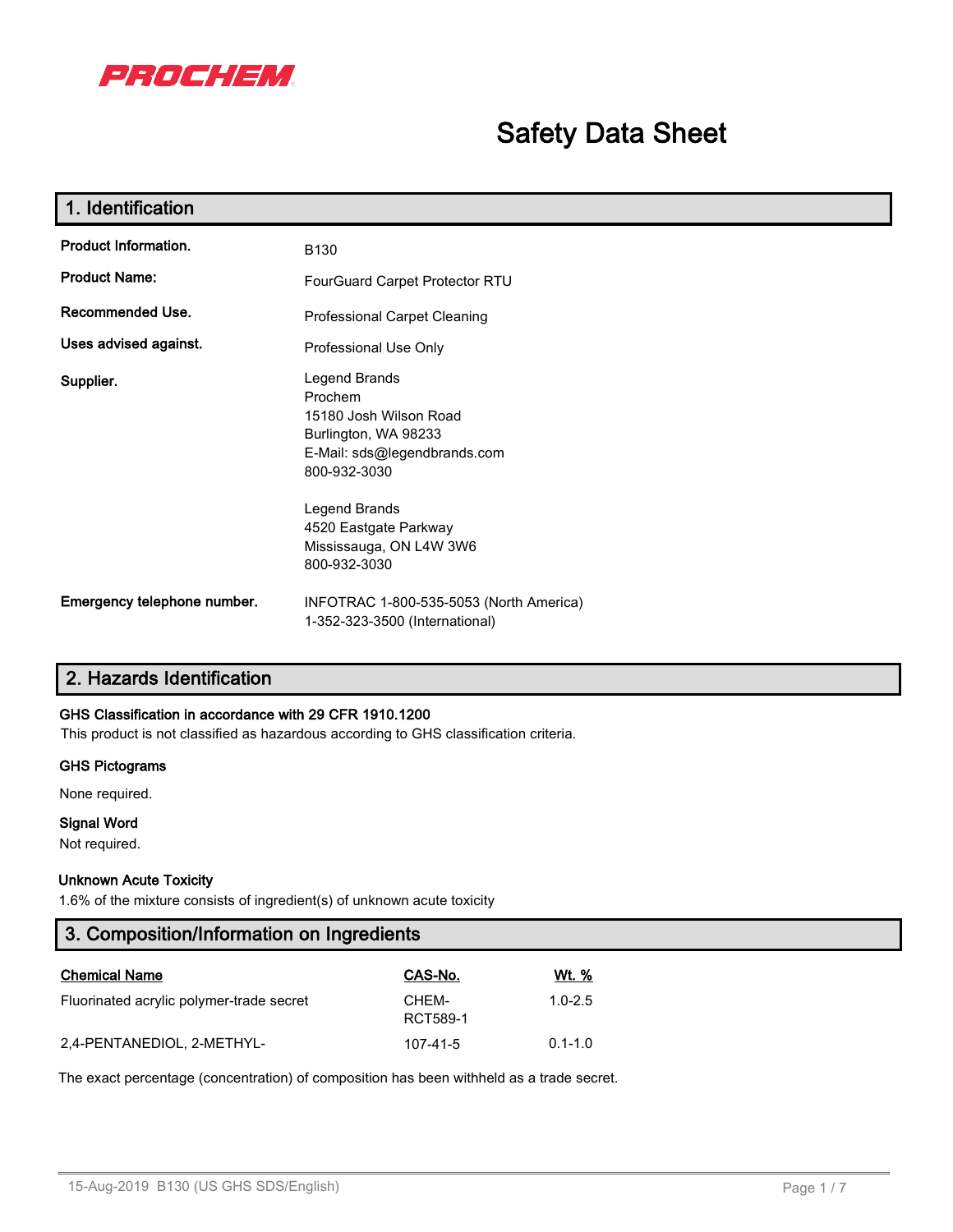# **4. First-aid Measures**

#### **Description of first-aid measures.**

#### **General advice.**

Call a physician if irritation develops or persists. When symptoms persist or in all cases of doubt seek medical advice.

#### **Inhalation.**

Move to fresh air.

#### **Skin contact.**

Wash off immediately with soap and plenty of water. Remove all contaminated clothes and shoes.

#### **Eye contact.**

Rinse thoroughly with plenty of water for at least 15 minutes and consult a physician. Remove contact lenses, if present.

#### **Ingestion.**

Do NOT induce vomiting. Never give anything by mouth to an unconscious person. Gently wipe or rinse the inside of the mouth with water.

#### **Symptoms.**

See Section 2.2, Label Elements and/or Section 11, Toxicological effects.

#### **Notes to physician.**

Treat symptomatically.

# **5. Fire-fighting Measures**

#### **Extinguishing media.**

#### **Suitable extinguishing media.**

Use extinguishing measures that are appropriate to local circumstances and the surrounding environment.

#### **Extinguishing media which shall not be used for safety reasons.**

High volume water jet.

#### **Special hazards arising from the substance or mixture.**

No information available.

#### **Advice for firefighters.**

As in any fire, wear self-contained breathing apparatus pressure-demand, MSHA/NIOSH (approved or equivalent) and full protective gear.

# **6. Accidental Release Measures**

#### **Personal precautions, protective equipment and emergency procedures.**

#### **Personal precautions.**

Avoid contact with skin, eyes and clothing. Ensure adequate ventilation, especially in confined areas. Do not breathe vapors or spray mist.

### **Advice for emergency responders.**

Use personal protection recommended in Section 8.

#### **Environmental precautions.**

Prevent product from entering drains. See Section 12 for additional Ecological information.

#### **Methods and materials for containment and cleaning up.**

#### **Methods for Containment.**

Prevent further leakage or spillage if safe to do so. Pick up and transfer to properly labeled containers.

#### **Methods for cleaning up.**

Use personal protective equipment as required.

## **Reference to other sections.**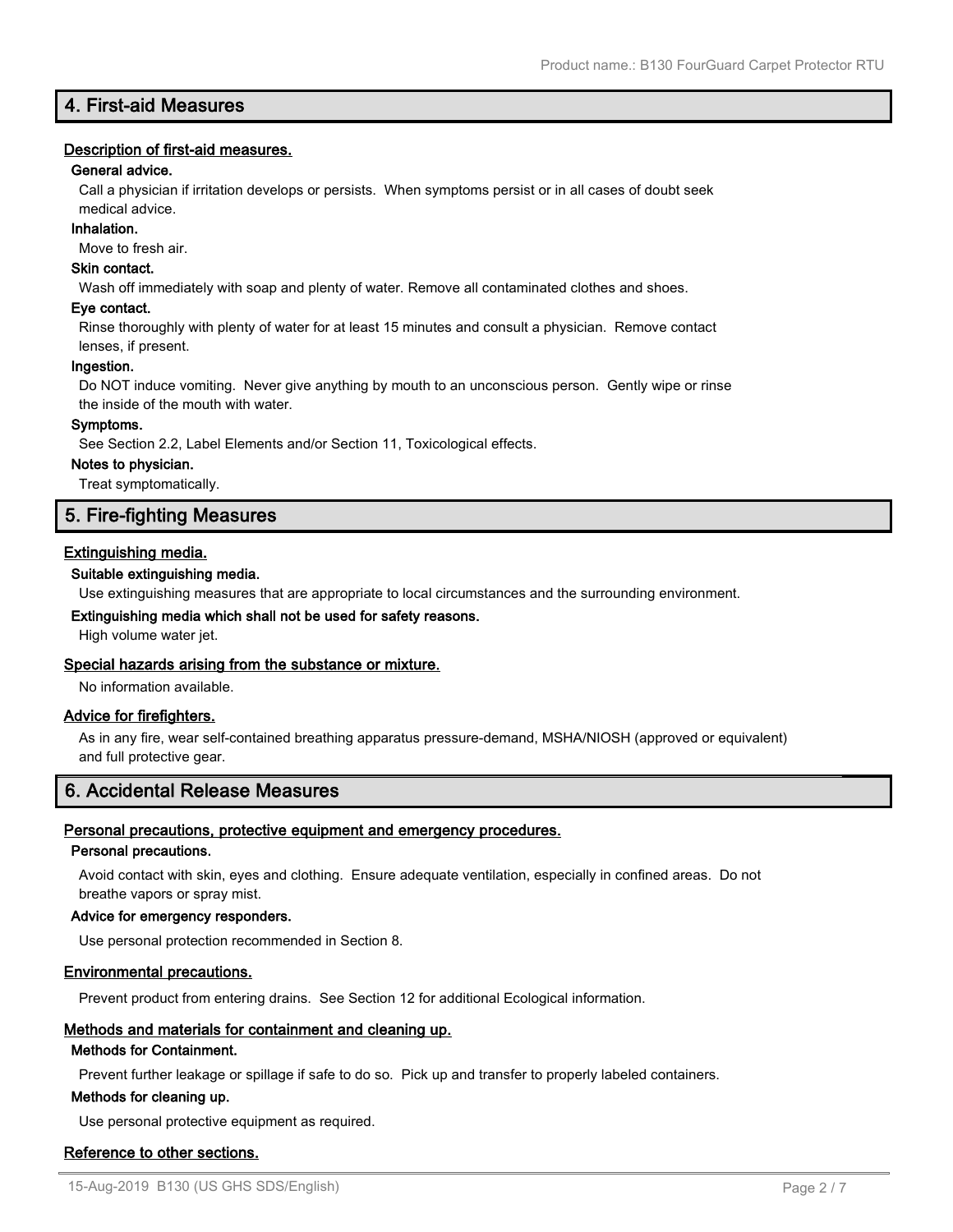See section 8 for more information.

# **7. Handling and Storage**

#### **Conditions for safe storage, including any incompatibilities.**

#### **Advice on safe handling.**

Handle in accordance with good industrial hygiene and safety practice.

#### **Hygiene measures.**

See section 7 for more information.

#### **Storage Conditions.**

Keep containers tightly closed in a cool, well-ventilated place.

# **8. Exposure Controls/Personal Protection**

| <b>Ingredients with Occupational Exposure Limits</b> |                      |                       |                     |                         |  |  |
|------------------------------------------------------|----------------------|-----------------------|---------------------|-------------------------|--|--|
| <b>Chemical Name</b>                                 | <b>ACGIH TLV-TWA</b> | <b>ACGIH-TLV STEL</b> | <b>OSHA PEL TWA</b> | <b>OSHA PEL-CEILING</b> |  |  |
| 2,4-PENTANEDIOL, 2-METHYL-                           | 25 ppm               | 50 ppm                | N.E.                | N.E.                    |  |  |

**TLV = Threshold Limit Value TWA = Time Weighted Average PEL = Permissible Exposure Limit STEL = Short-Term Exposure Limit N.E. = Not Established**

#### **Engineering Measures.**

Showers, eyewash stations, and ventilation systems.

#### **Personal protective equipment.**

#### **Eye/Face Protection.**

Safety glasses with side-shields.

#### **Skin and body protection.**

Wear suitable protective clothing.

### **Respiratory protection.**

In case of insufficient ventilation wear suitable respiratory equipment.

#### **Hygiene measures.**

See section 7 for more information.

# **9. Physical and chemical properties.**

#### **Information on basic physical and chemical properties.**

| <b>Physical state</b>                  | Liquid                     |
|----------------------------------------|----------------------------|
| Appearance                             | Opaque                     |
| Color                                  | Off-White                  |
| Odor                                   | Acrylic                    |
| <b>Odor Threshold</b>                  | No Information             |
| рH                                     | 7.4                        |
| Melting/freezing point., °C (°F)       | No Information             |
| Flash Point., °C (°F)                  | No Information             |
| Boiling point/boiling range., °C (°F)  | 100 - 1,412 (212 - 2573.6) |
| <b>Evaporation rate</b>                | No Information Available   |
| <b>Explosive properties.</b>           | No Information             |
| Vapor pressure.                        | No Information             |
| Vapor density.                         | No Information             |
| Specific Gravity. (g/cm <sup>3</sup> ) | 1.009                      |
| Water solubility.                      | Soluble                    |
| <b>Partition coefficient.</b>          | No Information             |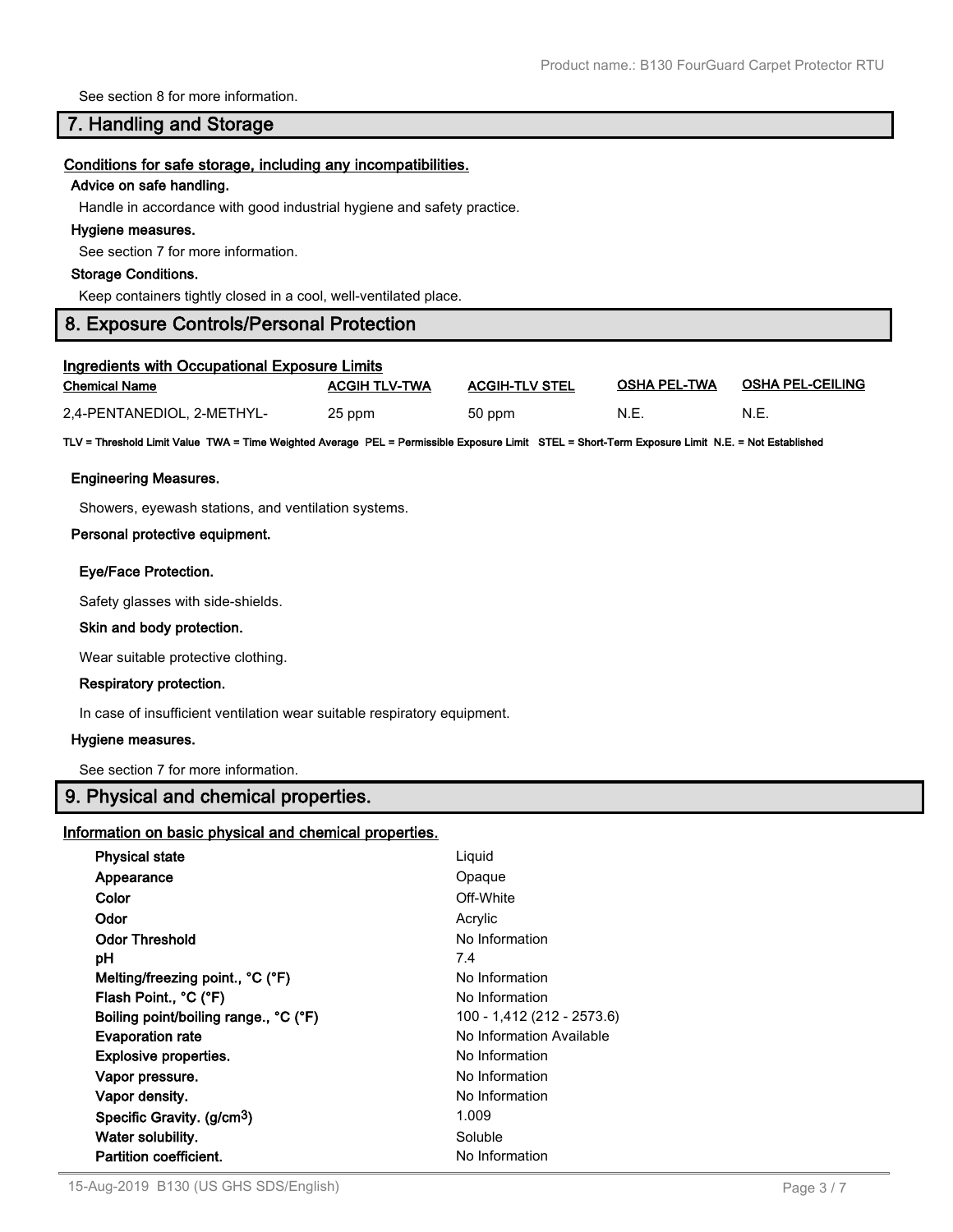| Autoignition temperature., °C |  |
|-------------------------------|--|
| Decomposition Temperature °C. |  |
| Viscosity, kinematic.         |  |

# **Other information.**

**Volatile organic compounds (VOC) content.** No Information **Density, Ib/gal** 8.420

**No Information No Information No Information** 

# **10. Stability and Reactivity**

#### **Reactivity.**

Stable under normal conditions.

#### **Chemical stability.**

Stable under recommended storage conditions.

#### **Possibility of hazardous reactions.**

None known based on information supplied.

## **Conditions to Avoid.**

None known.

# **Incompatible Materials.**

None known based on information supplied.

#### **Hazardous Decomposition Products.**

None known.

# **11. Toxicological Information**

# **Information on toxicological effects.**

#### **Acute toxicity.**

#### **Product Information**

No Information

### **The following values are calculated based on chapter 3.1 of the GHS document.**

**ATEmix (oral)** 124,494.3 mg/kg

### **Component Information.**

| CAS-No.  | <b>Chemical Name</b>                     | LD50 Oral                    | LD50 Dermal | <b>LC50 Inhalation</b>                 |
|----------|------------------------------------------|------------------------------|-------------|----------------------------------------|
| CHEM-    | Fluorinated acrylic polymer-trade secret | $>$ 2000 mg/kg-bw (rat) N.I. |             | N.I.                                   |
| RCT589-1 |                                          |                              |             |                                        |
| 107-41-5 | 2,4-PENTANEDIOL, 2-METHYL-               | 3700 mg/kg Rat               |             | 8000 mg/kg rabbit > 3 mg/L Rat (Vapor) |

N.I. = No Information

# **Skin corrosion/irritation.**

SKIN IRRITANT.

#### **Eye damage/irritation.**

No Information

### **Respiratory or skin sensitization.**

No Information

# **Ingestion.**

No Information

### **Germ cell mutagenicity.**

No Information

#### **Carcinogenicity.** No Information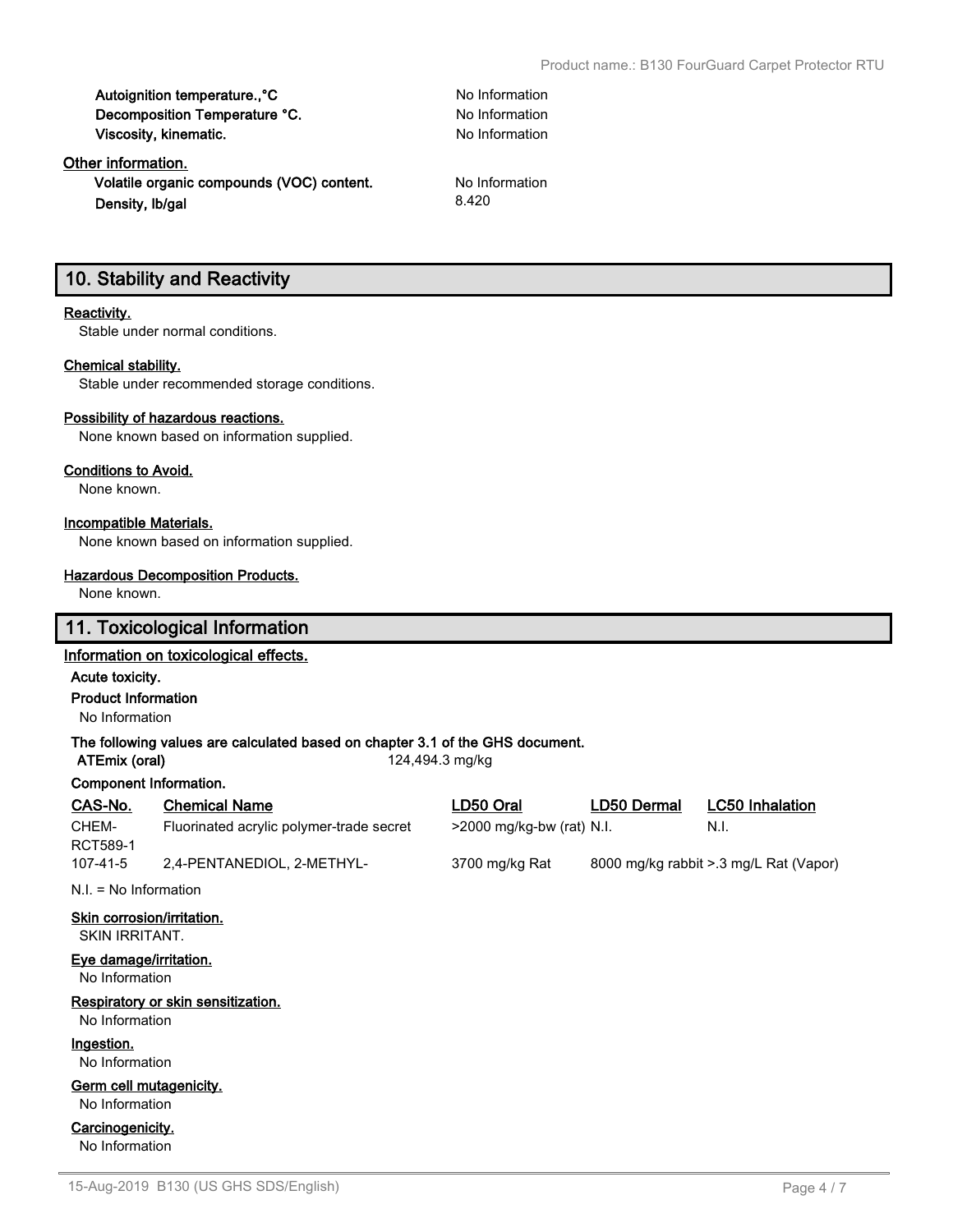### **Reproductive toxicity.**

No Information

# **Specific target organ systemic toxicity (single exposure).**

No Information

#### **Specific target organ systemic toxicity (repeated exposure).**

# No Information **Aspiration hazard.**

No Information

# **Primary Route(s) of Entry**

No Information

# **12. Ecological Information**

# **Toxicity.**

1.61% of the mixture consists of ingredient(s) of unknown aquatic toxicity

# **Ecotoxicity effects.**

| <b>Chemical Name</b>                   | Toxicity to algae | Toxicity to fish              | Toxicity to daphnia and other<br>aquatic invertebrates |  |
|----------------------------------------|-------------------|-------------------------------|--------------------------------------------------------|--|
|                                        |                   | LC50 96 h Pimephales promelas |                                                        |  |
| 2,4-PENTANEDIOL, 2-METHYL-<br>107-41-5 |                   | 10500 - 11000 mg/L, LC50 96 h |                                                        |  |
|                                        |                   | Lepomis macrochirus 10000 mg/ | EC50 48 h Daphnia magna 2700                           |  |
|                                        |                   | L, LC50 96 h Pimephales       | - 3700 mg/L                                            |  |
|                                        |                   | promelas 8690 mg/L, LC50 96 h |                                                        |  |
|                                        |                   | Pimephales promelas 10700 mg/ |                                                        |  |
|                                        |                   |                               |                                                        |  |

# **Persistence and degradability.**

No data are available on the product itself.

# **Bioaccumulative potential.**

Discharge into the environment must be avoided.

| CAS-No.  | <b>Chemical Name</b>       | log POW |  |  |
|----------|----------------------------|---------|--|--|
| 107-41-5 | 2,4-PENTANEDIOL, 2-METHYL- | < 0.14  |  |  |

# **Mobility in soil.**

No information

# **Other adverse effects.**

No information

# **13. Disposal Considerations**

# **Waste Disposal Guidance.**

Disposal should be in accordance with applicable regional, national and local laws and regulations.

| 14. Transport Information |                          |  |  |  |
|---------------------------|--------------------------|--|--|--|
| <b>DOT</b>                |                          |  |  |  |
| <b>Hazard Class:</b>      | Not regulated            |  |  |  |
| <b>IMDG</b>               | $\overline{\phantom{a}}$ |  |  |  |
| <b>Hazard Class:</b>      | Not regulated            |  |  |  |
| <b>IATA</b>               | Not regulated            |  |  |  |
|                           |                          |  |  |  |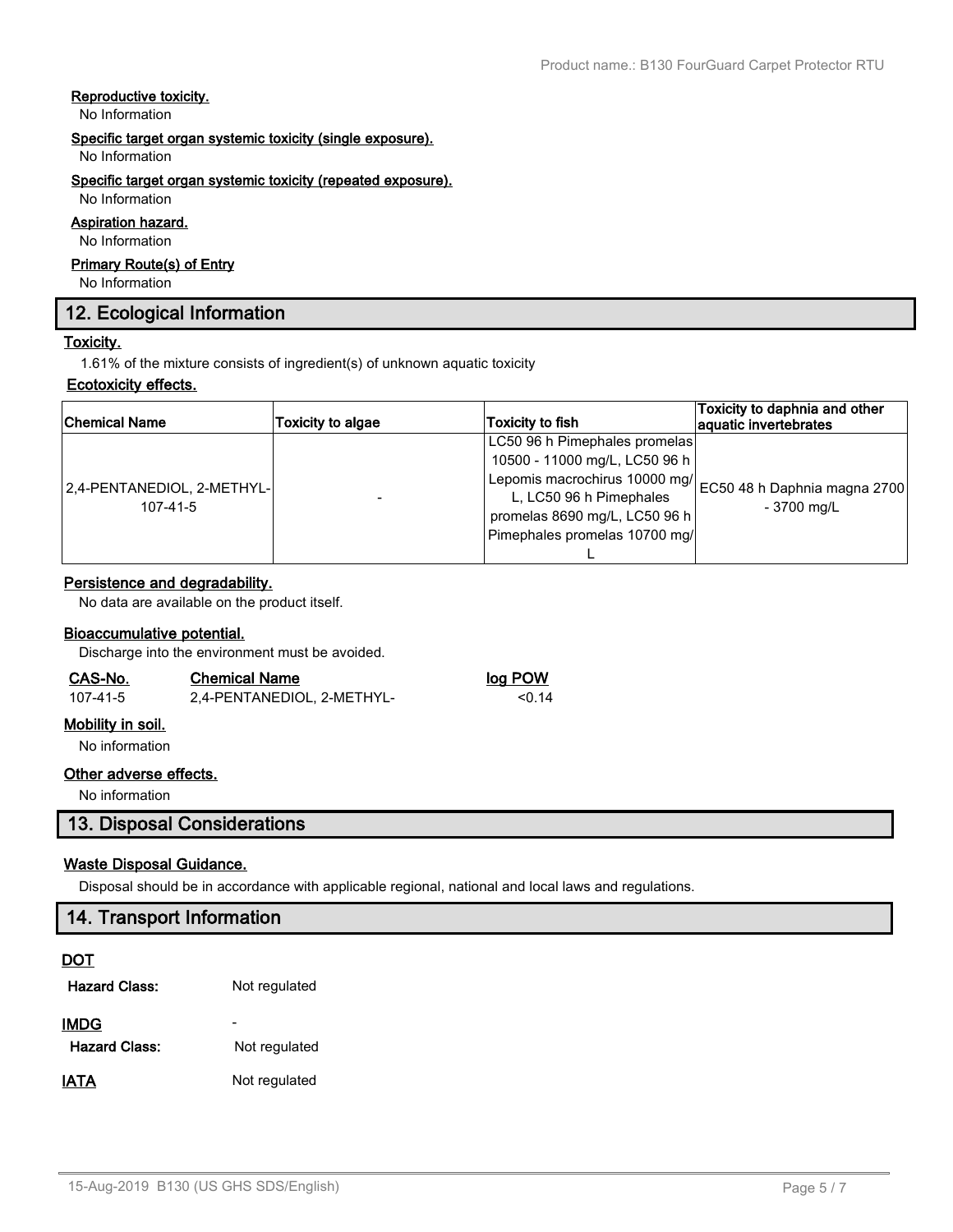# **15. Regulatory Information**

# **International Inventories:**

| TSCA                 | Complies                                                                                          |  |  |
|----------------------|---------------------------------------------------------------------------------------------------|--|--|
| DSL                  | Complies                                                                                          |  |  |
| <b>DSL/NDSL</b>      | Complies                                                                                          |  |  |
| <b>EINECS/ELINCS</b> |                                                                                                   |  |  |
| <b>ENCS</b>          |                                                                                                   |  |  |
| <b>IECSC</b>         |                                                                                                   |  |  |
| KECI                 |                                                                                                   |  |  |
| <b>PICCS</b>         |                                                                                                   |  |  |
| AICS                 |                                                                                                   |  |  |
| <b>NZIoC</b>         |                                                                                                   |  |  |
| TCSI                 |                                                                                                   |  |  |
| <b>TSCA</b>          | United States Toxic Substances Control Act Section 8(b) Inventory.                                |  |  |
| <b>DSL</b>           | Canadian Domestic Substances List.                                                                |  |  |
| <b>DSL/NDSL</b>      | Canadian Domestic Substances List/Canadian Non-Domestic Substances List                           |  |  |
| <b>EINECS/ELINCS</b> | European Inventory of Existing Chemical Substances/European List of Notified Chemical Substances. |  |  |
| <b>ENCS</b>          | Japan Existing and New Chemical Substances.                                                       |  |  |
| <b>IECSC</b>         | China Inventory of Existing Chemical Substances.                                                  |  |  |
| <b>KECL</b>          | Korean Existing and Evaluated Chemical Substances.                                                |  |  |
| <b>PICCS</b>         | Philippines Inventory of Chemicals and Chemical Substances.                                       |  |  |
| <b>AICS</b>          | Australian Inventory of Chemical Substances.                                                      |  |  |
| <b>NZIoC</b>         | New Zealand Inventory of Chemicals.                                                               |  |  |
| TCSI                 | <b>Taiwan Chemical Substance Inventory</b>                                                        |  |  |

# **U.S. Federal Regulations:**

### **SARA SECTION 313:**

This product contains the following substances subject to the reporting requirements of Section 313 of Title III of the Superfund Amendment and Reauthorization Act of 1986 and 40 CFR part 372: .

No Sara 313 components exist in this product.

### **TOXIC SUBSTANCES CONTROL ACT 12(b):**

This product contains the following chemical substances subject to the reporting requirements of TSCA 12(B) if exported from the United States:.

### **Chemical Name CAS-No.**

5-Chloro-2-methyl-4-isothiazolin-3-one 26172-55-4 2-Methyl-2H-isothiazol-3-one 2682-20-4

## **CALIFORNIA PROPOSITION 65 CARCINOGENS**

No Proposition 65 Carcinogens exist in this product.

# **CALIFORNIA PROPOSITION 65 REPRODUCTIVE TOXINS**

No Proposition 65 Reproductive Toxins exist in this product.